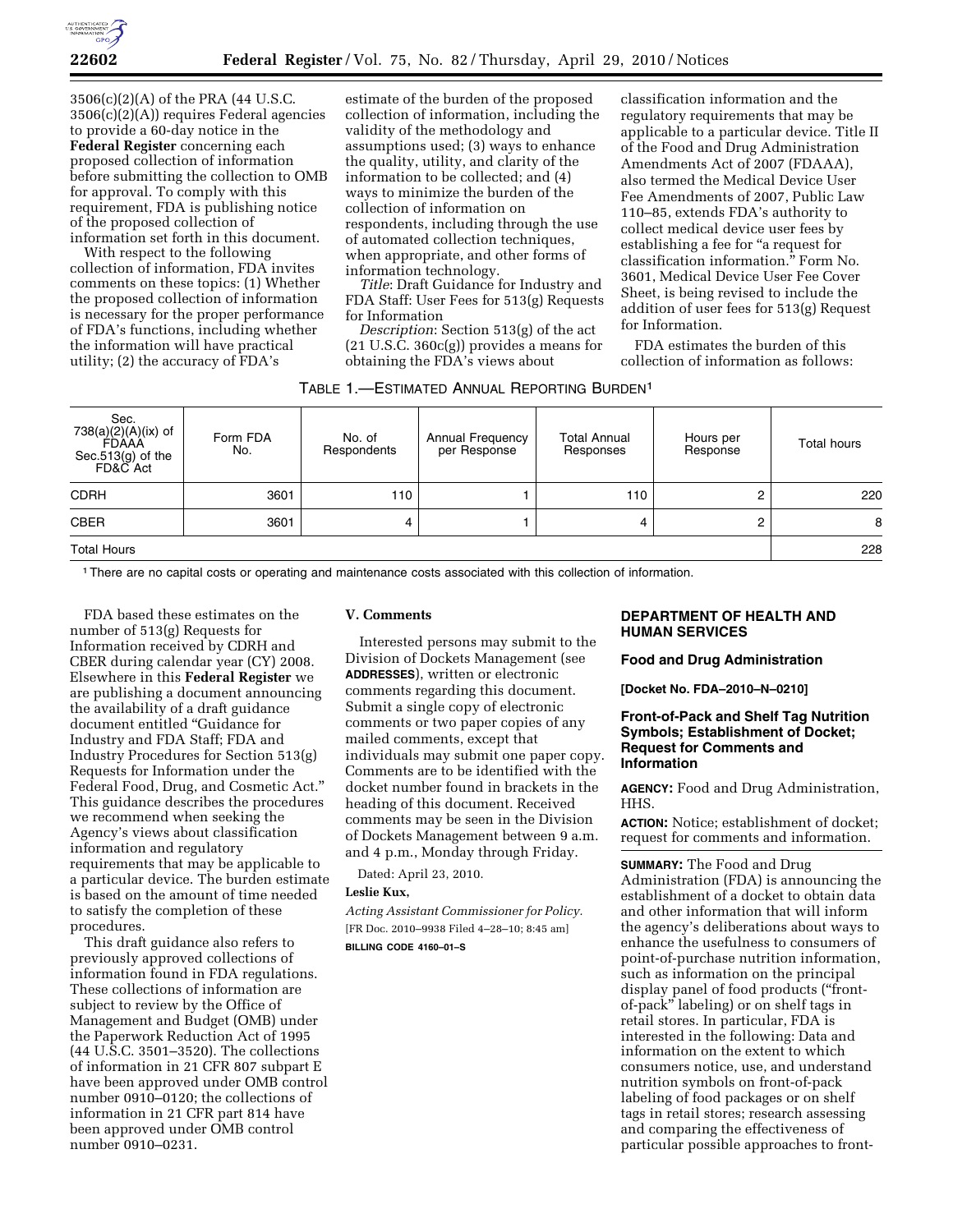of-pack labeling; graphic design, marketing, and advertising data and information that can inform and guide the development of better point-ofpurchase nutrition information; and the extent to which point-of-purchase nutrition information may affect decisions by food manufacturers to reformulate products. The goal of this front-of-pack nutrition labeling effort is to maximize the number of consumers who readily notice, understand, and use point-of-purchase information to make more nutritious choices for themselves and their families. FDA is establishing this docket in order to provide an opportunity for interested parties to provide data and information and share views that will inform future agency actions with respect to these matters. **DATES:** Submit electronic or written comments by July 28, 2010.

**ADDRESSES:** Submit electronic comments to *http://* 

*www.regulations.gov*. Submit written comments to the Division of Dockets Management (HFA–305), Food and Drug Administration, 5630 Fishers Lane, rm. 1061, Rockville, MD 20852.

**FOR FURTHER INFORMATION CONTACT:**  Chung-Tung Jordan Lin, Center for Food Safety and Applied Nutrition (HFS– 020), Food and Drug Administration, 5100 Paint Branch Pkwy., College Park, MD 20740–3835, 301–436–1831.

# **SUPPLEMENTARY INFORMATION:**

# **I. Background**

The Nutrition Labeling and Education Act of 1990 (NLEA) (Public Law 101– 535) amended the Federal Food, Drug, and Cosmetic Act (the act) to require nutrition labeling on packaged foods and to provide for the use of nutrient content claims and health claims in food labeling. The purpose of these amendments was to enable consumers to make more informed and healthier food choices in the context of their daily diet. In 1993, FDA established regulations that implemented NLEA. Among those regulations, FDA set forth general principles for nutrient content claims (21 CFR 101.13), which are claims that characterize the level of a nutrient in a food (e.g., "low fat," "good source of fiber'') and for health claims, which are claims that characterize the relationship of a food substance to a disease or health-related condition (e.g., ''calcium may reduce the risk of osteoporosis''). The cornerstone of the NLEA is the requirement that packaged foods bear product-specific information on serving size, calories, and nutrient content (21 CFR 101.2(b) and (d)). For conventional foods, this information is provided in a Nutrition Facts box on the package label. FDA's final regulations establishing nutrition labeling were published in 1993 (58 FR 2079, January 6, 1993).

An important goal of NLEA was to make available to consumers nutrition information that can assist them in selecting foods that contribute to healthier diets. Research conducted by FDA and others shows that many consumers use the Nutrition Facts box in their food choices (Ref. 1). Yet, as Margaret A. Hamburg, the Commissioner of Food and Drugs, noted recently, "Today, ready access to reliable information about the calorie and nutrient content of foods is even more important, given the prevalence of obesity and diet-related diseases in the United States'' (Ref. 2). Data published by the U.S. Centers for Disease Control and Prevention (CDC) indicate that 68 percent of the U.S. adult population is overweight or obese (Ref. 3), and among children 2 to 19 years old, nearly 32 percent were at or above the 85th percentile for body-mass index on CDC's 2000 age- and sex-specific growth charts, which are based primarily on data from the 1960s and 1970s (Ref. 4). Body mass index (BMI) is a weight-toheight ratio. High BMI among children and adults is a significant public health concern in the United States. Children with high BMI often become obese adults, and obese adults are at risk for many chronic conditions such as diabetes, cardiovascular disease, and certain cancers. Healthy eating must be incorporated into the habits and diets of children to promote healthy lifelong practices to prevent obesity and chronic disease. First Lady Michelle Obama recently announced a coordinated national campaign to reduce the prevalence of overweight and obesity in the United States particularly among children (Ref. 5).

The prevalence of diet-related diseases in the U.S. population and the need to accommodate Americans' increasingly busy lifestyles and demand for quick and nutritious food choices illustrate the importance of tailoring nutrition information to help consumers. FDA and others in the public health community, as well as consumer and industry groups, are actively exploring ways to improve the usefulness of food labeling to consumers.

A number of U.S. food processors and retailers are now incorporating nutrition symbols and other nutrition-related representations on food packages, particularly symbols intended to denote nutritional quality of a food (e.g., the Smart Choices checkmark (Ref. 6)), selected nutrient level disclosures (e.g.,

Kellogg's Nutrition at a Glance (Ref. 7)), and nutrient content claims. Because this information is usually placed on the principal display panels (PDPs) of food packages, it is commonly referred to as front-of-pack (FOP) labeling, and we use that term as a synonym for principal display panel in this document.1 Nutrition symbol schemes have also been used in other countries, including the United Kingdom (Ref. 8) and Sweden (Ref. 9). In addition, some retailers have been adding nutrition symbols on the shelf tags of foods sold in the store to provide information about the overall nutritional quality of the food (e.g., Guiding Stars (Ref. 10)) or the levels of selected nutrients it contains.

FDA and the U.S. Department of Agriculture are working with public and private stakeholders to develop a voluntary FOP nutrition label that is driven by sound nutrition criteria, consumer research, and design expertise. Research should be designed to support the choice of an FOP label that will achieve the goal and satisfy the criteria for success outlined in the following paragraphs.

The goal of an FOP nutrition label is to increase the proportion of consumers who readily notice, understand, and use the available information to make more nutritious choices for themselves and their families, and thereby prevent or reduce obesity and other diet-related chronic disease. FDA believes that information in front-of-pack labeling can be useful to supplement the information in the Nutrition Facts box. In addition, because of its prominent location, front-of-pack labeling may provide a more convenient and effective information tool for consumers seeking quick and accurate information about the nutritional quality of the food they are purchasing and accessing, and using this information may serve to educate consumers and to help them make healthier food choices. It is also possible that information disclosed in front-ofpack labeling may foster industry reformulation of products because some consumers may notice the information and make their product selection accordingly. Through these mechanisms of improved consumer understanding and use of nutrition information and product reformulation, it is possible that a well-designed and science-based frontof-pack nutrition labeling program could bring about significant positive

<sup>1</sup>Under 21 CFR 101.1, the PDP of a food in package form is defined as the part of the label ''that is most likely to be displayed \* \* \* or examined under customary conditions of display for retail sale.'' It is usually, but not always, on the front of the food package.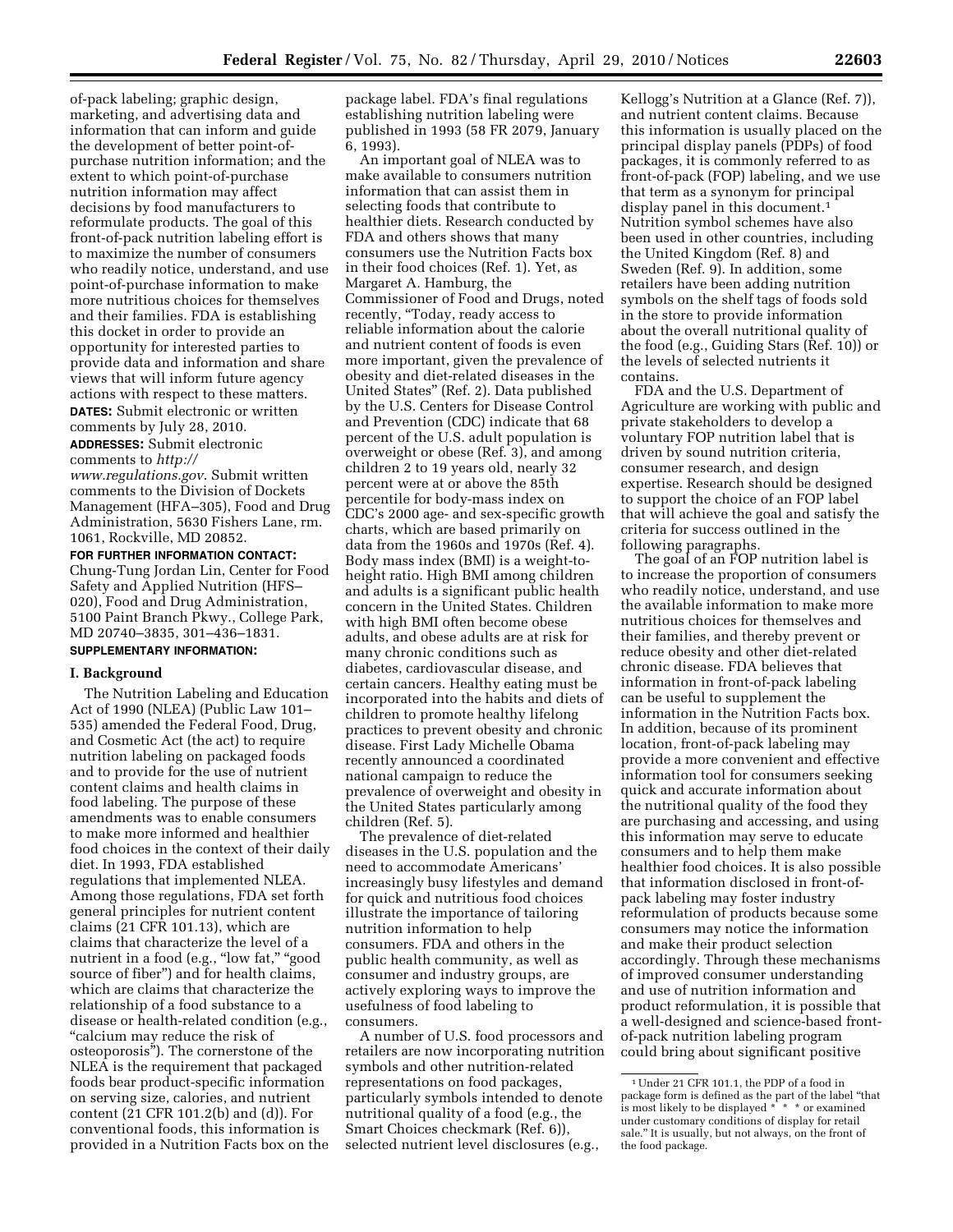changes in Americans' diet and play a role in lowering the incidence and prevalence of diet-related disease in the United States.

To be successful in achieving this goal, a front-of-pack label should be:

• Based on standardized nutrition criteria that are grounded in the Dietary Guidelines for Americans (Ref. 11), which provides science-based advice to promote health and reduce the risk of chronic disease;

• Widely adopted by food retailers and manufacturers;

• In a standardized format consumers can readily notice, understand, and use;

• Designed to enable consumers with a wide range of literacy, educational levels, age, and other characteristics to compare the relative healthiness of products within and across food categories in the context of routine food shopping.

FDA has already begun developing a scientific foundation for decisionmaking on nutrition symbols and front-of-pack labeling. The agency held a public hearing in September 2007 (Ref. 12) and completed a focus group study in April 2008 to obtain comments and information about consumer issues related to the use of nutrition symbols on front-of-pack labeling and shelf tags. The public hearing notice requested comments on a number of consumer research questions, including consumer attitudes about nutrition symbols, how consumers interpret such symbols, how the presence of multiple and different symbols on products in the same food category and across categories affects consumer perceptions, how nutrition symbols interact with the Nutrition Facts box, and whether such symbols affect consumers' ability to make good dietary choices. On April 21, 2009, FDA released a document entitled ''Comments on Symbols Public Hearing and Current Plans for Addressing Issues'' (Ref. 13). This document describes the questions FDA requested comments on in the public hearing notice, the comments that FDA received at the public hearing and that were submitted to the public docket for the hearing, FDA's remarks on the comments received, and FDA's current plans for evaluating issues regarding the use of nutrition symbols in food labeling.

Although the public hearing generated some useful information on consumer issues related to nutrition symbols, very limited data and research were submitted to the agency. To fill remaining gaps in our knowledge base, in addition to opening this docket, FDA has designed and begun to implement a plan to conduct consumer research on

nutrition symbols (Refs. 14 and 15). Currently, FDA is conducting two experimental studies to help enhance the agency's knowledge about consumer understanding and use of a selected sample of nutrition symbol schemes currently in use in the domestic market, and to examine whether those schemes or certain others are better ways to impart useful nutrition information to U.S. consumers.

In addition, FDA believes the food industry has acquired extensive market experience with consumer reaction to nutrition symbols since 2005, when the voluntary use of nutrition symbols in food labeling began to proliferate in the U.S. market. FDA also is aware that many foreign governments, industry groups, food manufacturers, consumer advocacy groups, and academic researchers have conducted or are conducting consumer research on nutrition symbols. Although some of this research is publicly available (see Refs. 16 through 24), most of it remains unpublished and unavailable to the agency. Because there are limitations to the currently available published literature, we are particularly interested in obtaining access to unpublished research. For example, we are interested in research on a much wider range of nutrition symbol schemes than has been examined in the literature. In addition, studies seldom compare consumer responses to different symbol schemes. Finally, most of the publicly available research was done in European or other countries whose labeling requirements and regulatory framework are quite different from those in the United States. As a result, it is unclear whether and to what extent such findings derived from these studies are applicable to the U.S. market.

In addition to developing the scientific foundation for agency decisionmaking with respect to nutrition symbols and other front-ofpack labeling information, FDA is considering a number of other efforts to help guide food manufacturers in their use of front-of-pack labeling, such as issuance of a draft guidance on voluntary calorie declarations and a draft guidance and/or a proposed rule on dietary guidance statements.

### **II. Request for Comments and Information**

FDA is interested in a range of data and information relevant to the use of front-of-pack nutrition symbol schemes on food packages or shelf tags, to include research concerning:

• Consumer perception and consumer behavior;

• The assessment and comparison of the effectiveness of particular possible approaches to front-of-pack labeling;

• Graphic design, package design, information architecture, advertising, marketing, and human factors that affect noticeability, understandability and use; and

• The extent to which point-ofpurchase nutrition information may affect decisions by food manufacturers to reformulate products.

These data and other information will be used to inform the agency's deliberations about approaches to enhancing the usefulness to consumers of point-of-purchase nutrition information, such as information on the front-of-pack or on shelf tags in retail stores, and to fostering decisions by food manufacturers to reformulate products.

FDA solicits comment, data, and information from all interested parties, domestic and foreign, including consumers, industry, graphic designers, package designers, marketing experts, the nutrition community, and others with specific expertise in nutrition and in conveying scientific information to ordinary citizens. FDA is particularly interested in the following topics:

#### *Design Considerations*

1. Design features from labels used in the United States or in other countries that are viewed as superior in ensuring consumer attention, understanding and use, i.e., features that attract attention, make it easier for consumers to understand how foods with a nutrition symbol fit into a healthy diet, enhance the credibility of the symbol, and encourage use of the symbol in purchase decisions. Examples of such features could include:

- Color;
- Location:
- Contrast.

2. The risk of ''too much clutter'' on the label. For example:

- The point at which a format is sufficiently "overpacked" to put off consumers;
- How many nutrients can be included in a nutrient-specific approach without creating information overload or putting off consumers;
- An easy-to-understand range (e.g., on a scale of 0 to 3 or 1 to 5) for use in ranking the overall nutritional value of a food; and
- Whether a certain amount of blank space is needed around FOP nutrition symbols to maximize the chances that consumers will notice and comprehend them.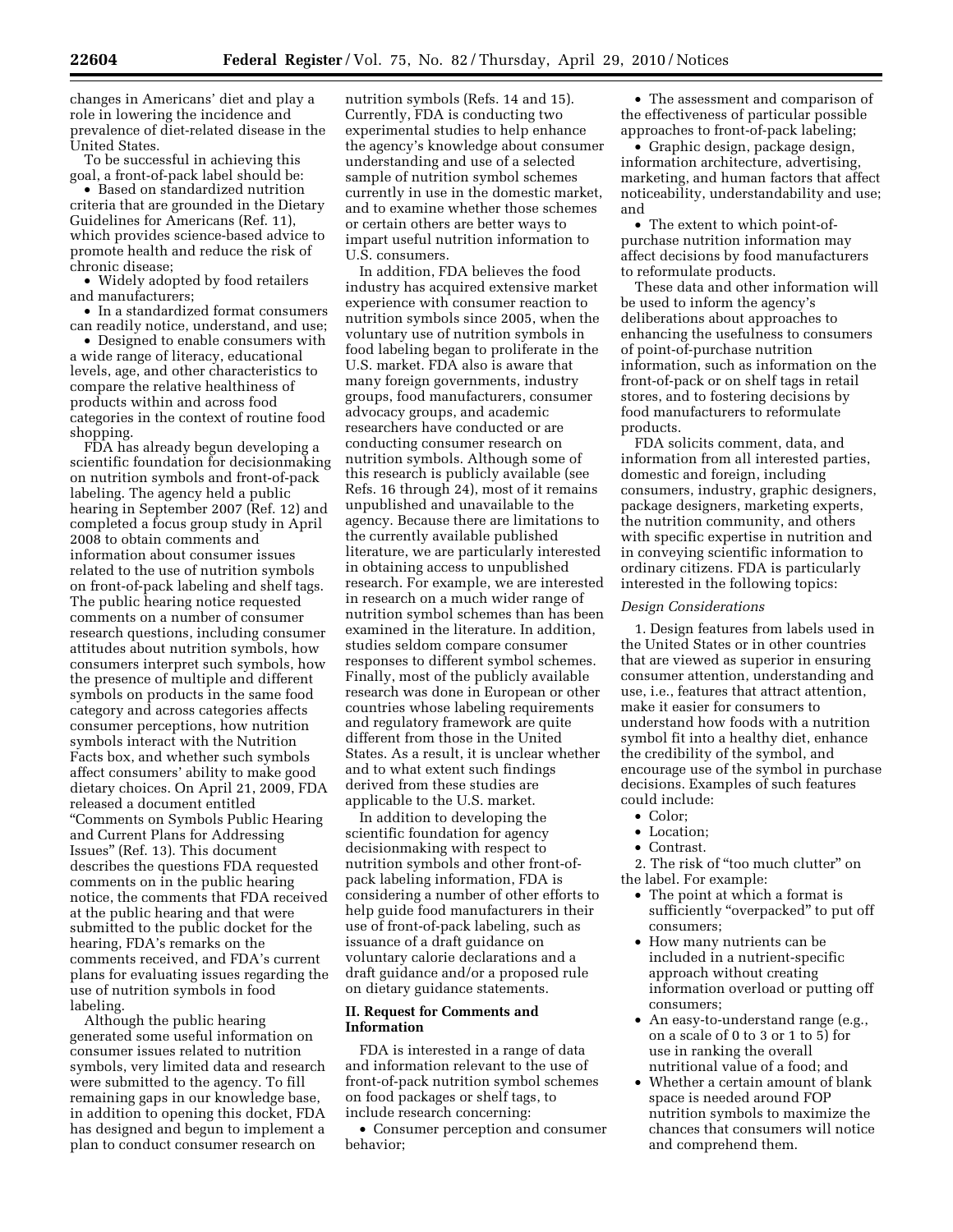3. Whether certain shapes (such as stars or checks) have inherent meaning.

4. The size of an FOP symbol relative to the rest of the package.

5. Factors that influence ease of comprehension (e.g., whether a symbol scheme is easy enough for consumers to understand at a glance (3 seconds or less) in a crowded grocery store), particularly in terms of:

- The amount of information;
- The words (e.g., sodium versus salt; the term "daily value"); or

6. Whether a uniform FOP symbol across product categories helps consumer recognition, understanding, trust and use of the symbol.

# *B. Consumer Use and Understanding*

7. Consumer attitudes toward nutrition symbols in general;

8. Consumer attitudes toward different types of symbols, e.g.:

- FOP vs. shelf tag;
- Nutrient-specific symbol (such as General Mills' nutrition highlights) (Ref. 25) vs. a summary symbol (such as Smart Choices (Ref. 6)); and
- Symbols with and without an explicit endorsement from a third party such as the American Heart Association (e.g., the Heart-Check Mark (Ref. 26));

9. Consumer attitudes toward products or brands that carry a nutrition symbol compared to:

- Other products or brands in the same product category (e.g., breakfast cereals) that do not carry a nutrition symbol; and
- Products or brands in other categories that do not carry such a symbol.

10. Consumer interpretations of symbol-carrying products or brands in terms of:

- Their overall healthfulness and quality;
- Specific health benefits;
- Featured nutrition attributes;
- Non-featured nutrition attributes; and
- Any other non-nutrition attributes.

11. Consumer perception of and reaction to the presence of multiple and different nutrition symbols on the FOP

or shelf tags of different brands in a given product category (e.g., breakfast cereals); 12. Consumer interpretation of the co-

existence on the food label of symbols and other nutrition messages (e.g., a nutrient content claim);

13. Consumer interpretation of the coexistence on the food label of nutrition symbols and quantitative nutrition information (e.g., the Nutrition Facts box);

14. Consumer interpretation of the coexistence of FOP nutrition symbols and nutrition symbols on shelf tags;

15. The extent to which consumers notice nutrition symbols;

16. When consumers use nutrition symbols and the purposes for which consumers use nutrition symbols, under time, pressure, and otherwise;

17. Whether and to what extent nutrition symbols on food labels and shelf tags direct consumers toward purchasing brands or foods that bear them and, if so, whether the shift in purchase is accompanied with a displacement of purchase of other brands or foods;

18. Whether symbols affect the nutritional quality of the overall diet of consumers who use the symbols and, if so, to what extent;

19. The differences, if any, in consumer response to nutrition symbols when all products in a given category carry symbols, compared to when only some products in the category carry symbols;

20. The differences, if any, in consumer response to nutrition symbols among various demographic subgroups, such as subgroups differentiated by:

- Level of education;
- Interest in or concern about nutrition or health;
- Age;
- Race;
- Role as shopper (e.g., primary shoppers for the household vs. other consumers); and
- Income.

21. The differences, if any, in consumer response to nutrition symbols in the labeling of various product categories, such as:

- Snacks:
- Meals;
- Dairy products; and
- Vegetables and fruits.
- 22. Evidence, if any, that use of symbols helps:
	- Reduce time needed for product selection;
	- Improve nutritional quality of choices; or
	- Both.

23. Consumer perceptions when there are multiple health messages or nutrition symbols (e.g., some related to nutrition and others related to organoleptic or process attributes) on a given package.

In addition to comments submitted in response to this document, FDA will consider those previously submitted to the agency for the following **Federal Register** documents and dockets.

• "Food Labeling; Use of Symbols to Communicate Nutrition Information, Consideration of Consumer Studies and Nutritional Criteria; Public Hearing; Request for Comments'' (72 FR 39815, July 20, 2007) (Docket No. 2007–N– 0198, formerly Docket No. 2007N– 0277);

• ''Agency Information Collection Activities; Proposed Collection; Comment Request; Experimental Study of Nutrition Symbols on Food Packages'' (74 FR 26244, June 1, 2009) (Docket No. FDA–2009–N–0220); and

• "Agency Information Collection Activities; Proposed Collection; Comment Request; Experimental Studies of Nutrition Symbols on Food Packages'' (74 FR 62786, December 1, 2009) (Docket No. FDA–2009–N–0220).

Data and information submitted to these previous dockets do not need to be resubmitted.

# **III. Submission of Comments and Information**

FDA has established a public docket to provide an opportunity for interested parties to submit consumer research and design information to inform the development of a governmentsponsored nutrition symbol program to help consumers make informed dietary choices and to provide the food industry incentives to make more nutritious food products available.

Interested persons may submit to the Division of Dockets Management (see **ADDRESSES**) electronic or written comments regarding this document. Submit a single copy of electronic comments or two paper copies of any mailed comments, except that individuals may submit one paper copy. Comments are to be identified with the docket number found in brackets in the heading of this document. Received comments may be seen in the Division of Dockets Management between 9 a.m. and 4 p.m., Monday through Friday.

### **IV. References**

FDA has placed the following references on display in the Division of Dockets Management (see **ADDRESSES**) and may be seen by interested persons between 9 a.m. and 4 p.m., Monday through Friday. (FDA has verified the Web site addresses, but FDA is not responsible for any subsequent changes to Web sites after this document publishes in the **Federal Register**.)

1. FDA, "2008 Health and Diet Survey: Topline Frequencies (Weighted),'' Available at *http://www.fda.gov/Food/Science Research/ResearchAreas/ConsumerResearch/ ucm193895.htm*.

2. FDA, ''FDA Calls on Food Companies to Correct Labeling Violations; FDA Commissioner Issues an Open Letter to the Industry,'' FDA Press Release, Available at *http://www.fda.gov/NewsEvents/Newsroom/*